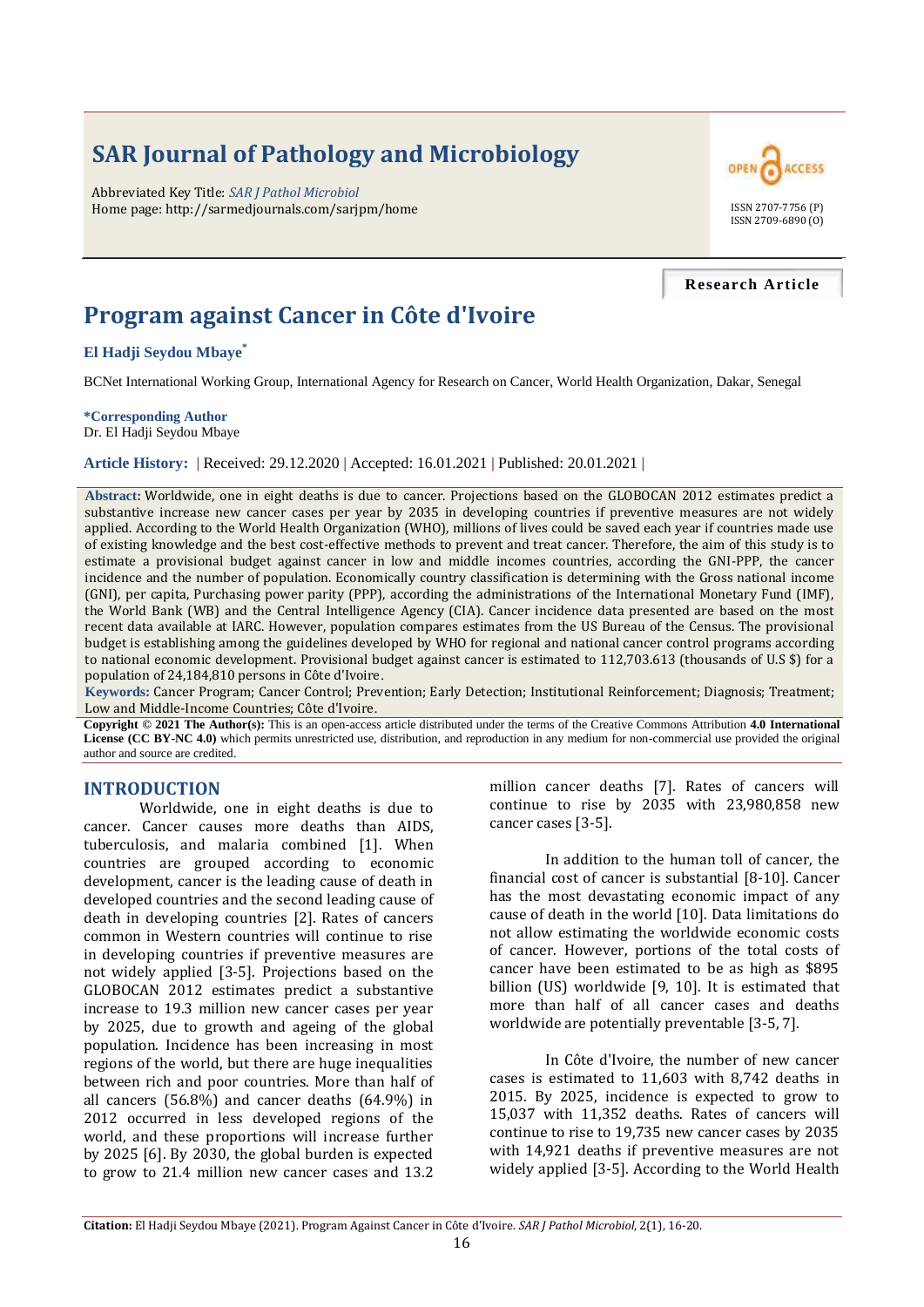Organization (WHO); Entitled: National Cancer Control Programs: Policies and Managerial Guidelines, millions of lives could be saved each year if countries made use of existing knowledge and the best cost-effective methods to prevent and treat cancer [11].

"An urgent need in cancer control today is to develop effective and affordable approaches to the early detection, diagnosis, and treatment of breast cancer among women living in less developed countries," explains Dr Christopher Wild, Director of IARC. "It is critical to bring morbidity and mortality in line with progress made in recent years in more developed parts of the world [6]."

With the data highlighting a large variability of GNI/capita even within similar income levels in the various world regions, it is expected that additional investment in resources and costs may be more dependent on income level of the country than on the GNI group or the geographic region of the world [12]. Therefore, the aim of this study is to estimate a provisional budget against cancer in Côte d'Ivoire, according the GNI-PPP, the cancer incidence and the number of population.

## **METHODS**

## **Economically Country Classification**

The economics states are established among the means of GNI-PPP according the administrations of the International Monetary Fund (IMF); the World Bank (WB) and the Central Intelligence Agency (CIA) [13-15]. The difference concerning the same country can be considerable among the data origin. These variations are explaining by:

- GNI-PPP is estimated
- Anterior projection of an economic crisis changes GNI-PPP data
- The estimation of the population included in the local population
- The choice elements for GNI-PPP evaluation have some subjective part.

#### **These data must be taken with precaution**

Economically Country is divided according to the gross national income (GNI) per capita 2016, Atlas method and PPP [15].

- Estimated to be low income (\$1,005 or less)
- Estimated to be lower middle income (\$1,006 to \$3,995)
- Estimated to be upper middle income (\$3,956 to \$12,235)
- Estimated to be high income (\$12,236 or more).

#### **Gross National Income (GNI), Per Capita, Purchasing Power Parity** (PPP)

Gross national product is gross domestic product (GDP) plus net income (employee compensation and investment income) from abroad. GNI, per capita is GNI divided by mid-year population.

PPP is purchasing power parity; an international dollar has the same purchasing power over GNI as a U.S. dollar has in the United States. PPP exchange rates are used to account for the local prices of goods and services not traded internationally. However, PPP is used to compare across national accounts, not for making international poverty comparisons [15].

## **Cancer Incidence**

Incidence is the number of new cases that occurs during a given period of time in a specified population. It can be expressed as an absolute number of cases per year or as a rate per 100,000 persons per year. The rate provides an approximation of the average risk of developing a cancer. Cancer incidence data presented are based on the most recent data available at IARC. GLOBOCAN 2012 provides a global profile of cancer that has been developed using a number of methods that are dependent on the availability and the accuracy of the data. National sources are used where possible, with local data and statistical modeling used in their absence [3-5].

## **Population**

Standard population  $(POP_{st})$  is determining to Senegal population (Western Africa) with 14,668,522 persons. Côte d'Ivoire population is estimated to 24,184,810 persons. Population estimates for this country explicitly take into account the effects of excess mortality due to AIDS; this can result in lower life expectancy, higher infant mortality, higher death rates, lower population growth rates, and changes in the distribution of population by age and sex than would otherwise be expected. Population compares estimates from the US Bureau of the Census [16] based on statistics from population censuses, vital statistics registration systems, or sample surveys pertaining to the recent past and on assumptions about future trends:

https://www.cia.gov/library/publications/theworld-factbook/geos/iv.html

## **Provisional Budget (thousands of U.S \$)**

The World Health Organization (WHO) emphasizes that, when developing national strategies for controlling cancer, countries should consider the following four broad approaches based on their economic development: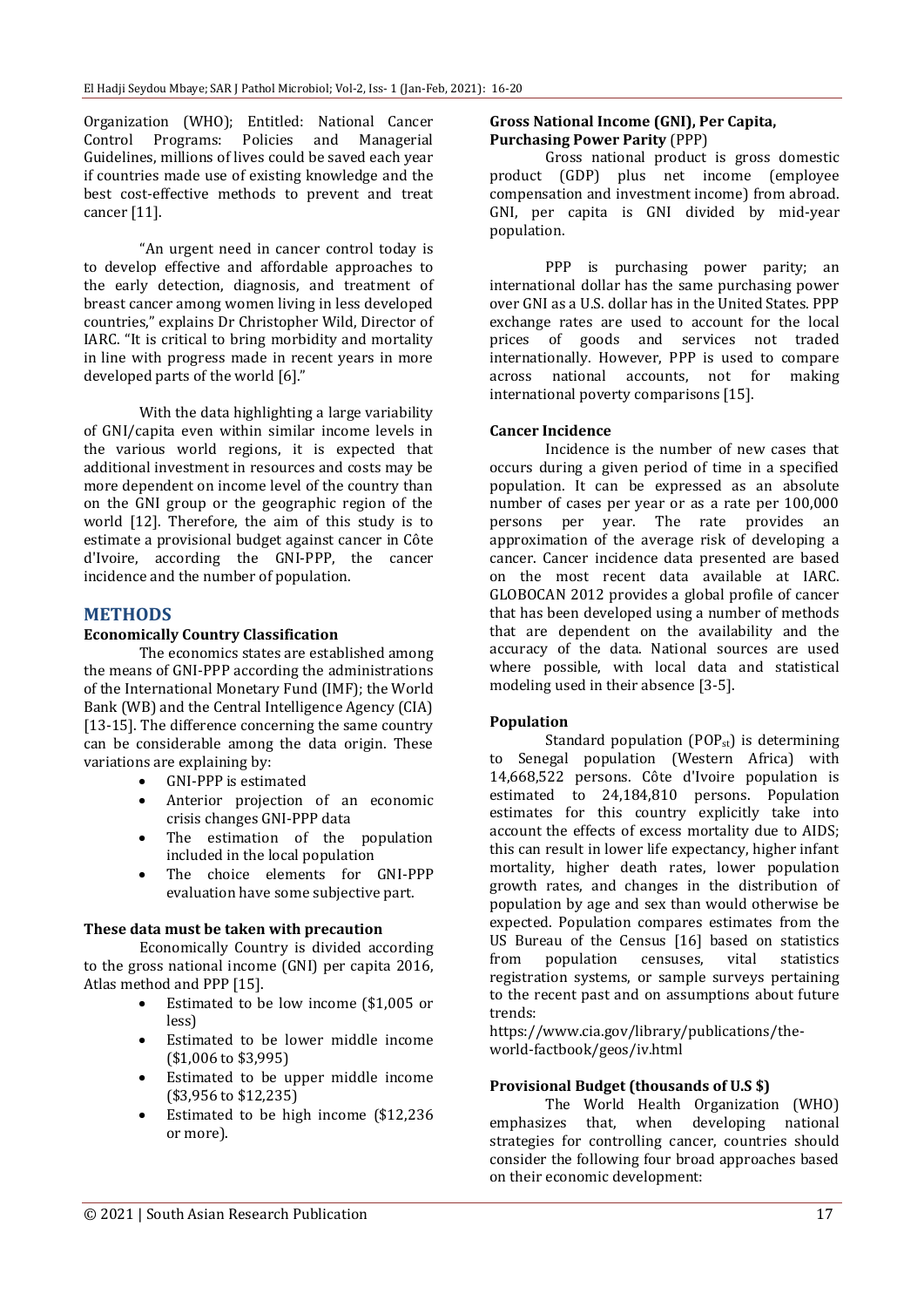- The primary prevention
- The early detection and secondary prevention
- The diagnosis and treatment
- The palliative care.

The provisional budget is establishing among the guidelines developed by WHO for regional and national cancer control programs according to national economic development [11]. However, an International Atomic Energy Agency [17] report suggested that in developing countries at least 60% of cancer patients require radiation treatment.

Radiotherapy is one of the main components of modern cancer treatment and requires substantial capital investment, trained professionals in several disciplines, high precision equipment and a particular external and internal organizational structure. In High Incomes Countries, the healthcare costs can be as much as 8.4% (UK in 2007) to 18% (USA in 2009) of a country's gross domestic product [18]. Cancer consumes about 5- 10% of the global healthcare budget, of which radiotherapy only consumes about 5% [18, 19]; thus, more than 50% of cancer patients requiring radiotherapy in low and middle-income countries lack access to treatment. A benchmark of between 400 and 500 patients per treatment unit per year has been used to calculate machine throughput in several reports [17, 20-21]. The benchmark of 450 patients per machine, which corresponds to about 8 operating hours per day, seems adequate for High

Incomes Countries. For scenarios where radiotherapy demand is not satisfied, a treatment day of 10 h optimizes the utilization of equipment and decreases the number of machines needed. But, the range of needs currently covered varies from 0% and 3-4% in Low Incomes Countries in Latin America and Africa up to 59-79% in Up-Middle Incomes Countries in Europe-Central and Asia [22].

However, in this study, in order to found the best cost-effective methods to prevent and treat cancer, the number of machines needs is establishing among 3 millions of peoples and not by the number of cancer cases, according to the weakness of the countries incomes.

#### **Standard budget for 5 years (S0)**

Standard budget for 5 years  $(S_0)$  is estimated using a population of 1,000,000 persons in Senegal (POP<sub>st</sub>). Senegal has 8361 new cancer cases (CI<sub>st</sub>) in 2015 [3-5] with a means GNI-PPP<sub>st</sub> of US\$ 2,551 referred to the year 2016 (low middle income country), according the administrations of the International Monetary Fund (IMF); the World Bank (WB) and the Central Intelligence Agency (CIA) [13-15]. Estimation budget is taken into account the weakness of the countries incomes.

#### **Standardized rapport (R0)**

Standardized rapport  $(R_0)$ , among the GNI-PPP, CI and the number of the population, is calculated. Standardization simplifies comparisons of GNI-PPP and cancer incidence rates among populations.

| <b>GNI-PPPXCI/POP</b>       |  |
|-----------------------------|--|
| $\mathbf{n}_{0}$            |  |
| <b>GNI-PPPstXCIst/POPst</b> |  |

Note:

\* For Radiotherapy equipment,  $R_0 = GNI-PPPX POP / GNI-PPPstX3$  million peoples;

Senegal has installed two new radiotherapy machines in 2017. Radiotherapy equipment is estimated to US\$ 2,500,000.

\*\* For Prevention and screening infrastructure,  $R_0 = GNI-PPPX POP$  / GNI-PPPst X 3 million peoples.

| $R_0$ = Standardized rapport among the GNI-PPP, CI and the number of the population          |  |  |  |  |
|----------------------------------------------------------------------------------------------|--|--|--|--|
| $GNI-PPP_{st}=$ Standard Gross National Income Per capita Purchasing Power Parity in Senegal |  |  |  |  |
| <b>GNI-PPP</b> = Gross National Income Per capita Purchasing Power Parity of interest        |  |  |  |  |
| $CIst$ = Standard Cancer Incidence in Senegal                                                |  |  |  |  |
| <b>CI</b> = Cancer Incidence of interest                                                     |  |  |  |  |
| <b>POP</b> <sub>st</sub> = Standard Population in Senegal                                    |  |  |  |  |
| <b>POP</b> = Population of interest                                                          |  |  |  |  |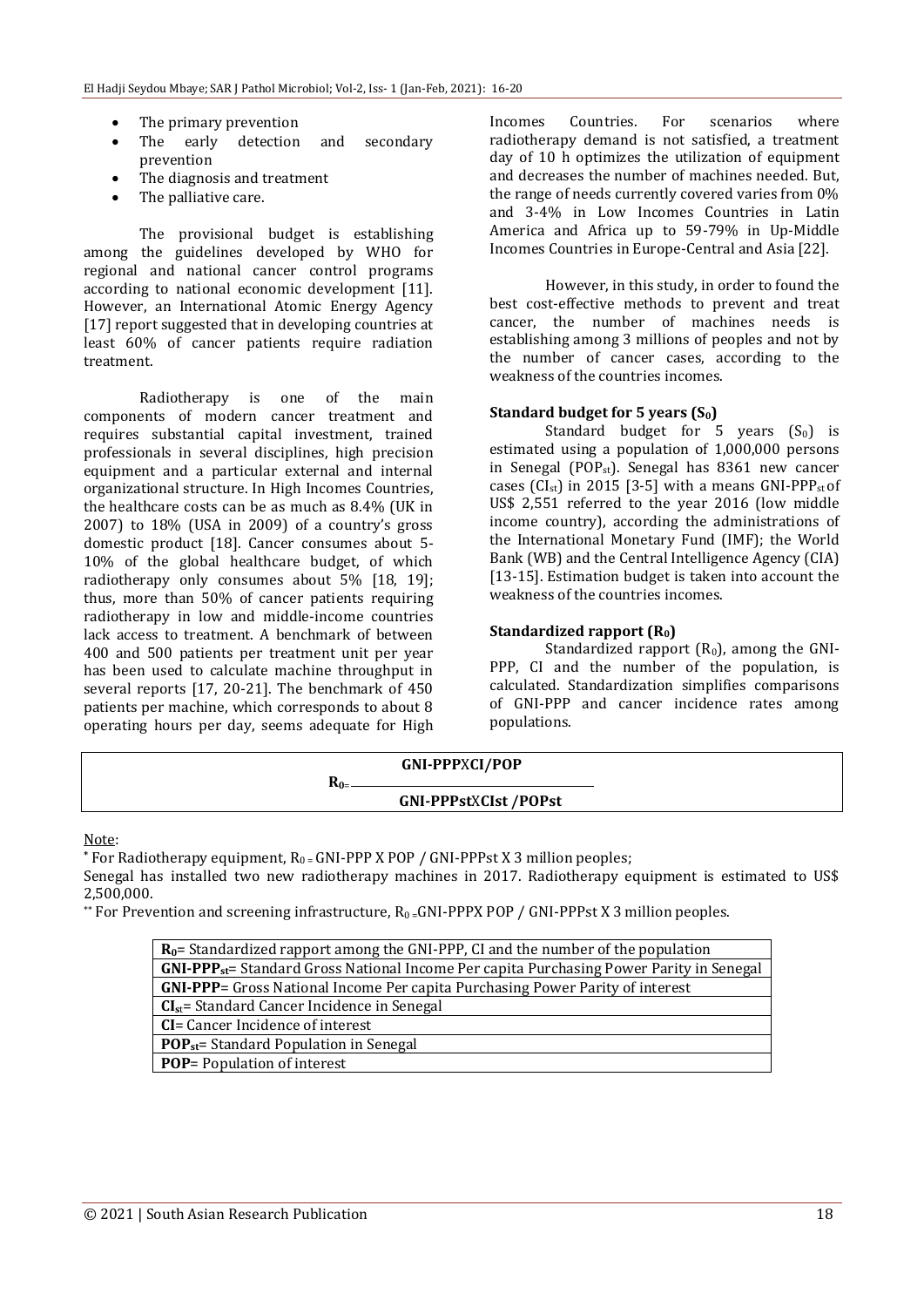# **RESULTS**

**Table-1: GNI-PPP, Cancer incidence (CI) and the number of the Population**

|                                                                                                                 | <b>GNI</b> per capita Purchasing power parity (PPP) |       |      |                         |                   | <b>Cancer incidence</b> |  |  |
|-----------------------------------------------------------------------------------------------------------------|-----------------------------------------------------|-------|------|-------------------------|-------------------|-------------------------|--|--|
| Country                                                                                                         | Ref.                                                | US\$  | Year | Means of GNI-PPP (US\$) | <b>Population</b> | (CI)                    |  |  |
|                                                                                                                 | <b>IMF</b>                                          | 3.542 | 2016 |                         |                   |                         |  |  |
| <b>C</b> ôte d'Ivoire                                                                                           | WB                                                  | 3,590 | 2016 | 3.577                   | 24,184,810        | 11,603                  |  |  |
|                                                                                                                 | <b>CIA</b>                                          | 3.600 | 2016 |                         |                   |                         |  |  |
| <b>IMF</b> = International Monetary Fund; WB= World Bank; CIA= Central Intelligence Agency; GNI= Gross National |                                                     |       |      |                         |                   |                         |  |  |
| Income; PPP= Purchasing Power Parity; Ref.= Reference.                                                          |                                                     |       |      |                         |                   |                         |  |  |

| Table-2. Estimated Duuget (thousands of 0.5 \$)                                                      |                                      |         |          |                      |             |  |  |  |  |
|------------------------------------------------------------------------------------------------------|--------------------------------------|---------|----------|----------------------|-------------|--|--|--|--|
| <b>Cancer Control</b>                                                                                |                                      | Stand.  | Stand.   | <b>Account</b>       | General     |  |  |  |  |
|                                                                                                      | <b>Management</b>                    | budget  | rapport  | per(R <sub>0</sub> ) | POP.        |  |  |  |  |
|                                                                                                      |                                      | $(S_0)$ | $(R_0)$  |                      | budget      |  |  |  |  |
|                                                                                                      | Development of an information system | 50      | 1.18023  | 59.011               | 1,427.181   |  |  |  |  |
|                                                                                                      | <b>Against Tobacco</b>               | 250     | 1.18023  | 295.057              | 7,135.909   |  |  |  |  |
|                                                                                                      | <b>Against Infections</b>            | 500     | 1.18023  | 590.115              | 14,271.819  |  |  |  |  |
| Cancer primary<br>prevention                                                                         | Against carcinogenic substances      | 125     | 1.18023  | 147.528              | 3,567.954   |  |  |  |  |
|                                                                                                      | Against environmental risks          | 125     | 1.18023  | 147.528              | 3,567.954   |  |  |  |  |
|                                                                                                      | Diet or nutrition promotion          | 250     | 1.18023  | 295.057              | 7,135.909   |  |  |  |  |
|                                                                                                      | Sport promotion                      | 200     | 1.18023  | 236.046              | 5,708.727   |  |  |  |  |
|                                                                                                      | Cancer risk factors survey           | 50      | 1.18023  | 59.011               | 1,427.181   |  |  |  |  |
| Cancer early<br>detection and<br>secondary<br>prevention.                                            | Breast cancer screening              | 150     | 1.18023  | 177.034              | 4,281.545   |  |  |  |  |
|                                                                                                      | Cervical cancer screening            | 125     | 1.18023  | 147.528              | 3,567.954   |  |  |  |  |
|                                                                                                      | Prostate cancer screening            | 50      | 1.18023  | 59.011               | 1,427.181   |  |  |  |  |
|                                                                                                      | Colorectal cancer screening          | 50      | 1.18023  | 59.011               | 1,427.181   |  |  |  |  |
|                                                                                                      | Others cancers screening             | 50      | 1.18023  | 59.011               | 1,427.181   |  |  |  |  |
| Cancer<br>institutional<br>reinforcement                                                             | Rise of cancer professional          | 125     | 1.18023  | 147.528              | 3,567.954   |  |  |  |  |
|                                                                                                      | Development of cancer research       | 175     | 1.18023  | 206.540              | 4,995.136   |  |  |  |  |
|                                                                                                      | Development of cancer prevention     | 100     | 1.18023  |                      |             |  |  |  |  |
|                                                                                                      | courses                              |         |          | 118.023              | 2,854.363   |  |  |  |  |
| Cancer diagnosis<br>and treatment                                                                    | Assistance for Palliative Care       | 150     | 1.18023  | 177.034              | 4,281.545   |  |  |  |  |
|                                                                                                      | Chemotherapy equipment               | 100     | 1.18023  | 118.023              | 2,854.363   |  |  |  |  |
|                                                                                                      | Surgical equipment                   | 175     | 1.18023  | 206.540              | 4,995.136   |  |  |  |  |
|                                                                                                      | Radiotherapy equipment*              | 2,500   | 11.30394 | 28,259.85            | 28,259.85   |  |  |  |  |
|                                                                                                      | Prevention and screening             | 400     | 11.30394 |                      |             |  |  |  |  |
|                                                                                                      | infrastructure <sup>**</sup>         |         |          | 4,521.576            | 4,521.576   |  |  |  |  |
| <b>Total</b>                                                                                         |                                      | 5,700   |          |                      | 112,703.613 |  |  |  |  |
| Based on: World Health Organization. The National Cancer Control Programmes: policies and managerial |                                      |         |          |                      |             |  |  |  |  |

#### **Table-2: Estimated Budget (thousands of U.S \$)**

Based on: World Health Organization. The National Cancer Control Programmes: policies and managerial guidelines. 2nd ed. Geneva, 2002.

 $\overline{S_0}$ = Standard budget for 5 years for a population of 1,000,000 persons;  $R_0$ = Standardized rapport among the GNI-PPP, CI and the number of the population; **\*** Radiotherapy equipment among only **GNI-PPP/GNI-PPPst** for each 3 million peoples; \*\* Prevention and screening infrastructure among only **GNI-PPP/GNI-PPPst**, for each 3 million peoples.

## **CONCLUSION**

Cancer has the most devastating economic impact of any cause of death in the world. Incidence has been increasing in most regions of the world, but there are huge inequalities between rich and poor countries. Projections based on the GLOBOCAN 2012 estimates predict a substantive increase to millions new cancer cases per year by 2030.

Rates of cancers will continue to rise by 2035 in Côte d'Ivoire, if preventive measures are not widely applied. An urgent need in cancer control today is to develop effective and affordable approaches. It is expected that additional investment in resources and costs may be more dependent on income level of the country than on the GNI group or the geographic region of the world. However, in order to found the best cost-effective methods to prevent and treat cancer, provisional budget against cancer is estimated to 112,703.613 (thousands of U.S \$) for a population of 24,184,810 persons in Côte